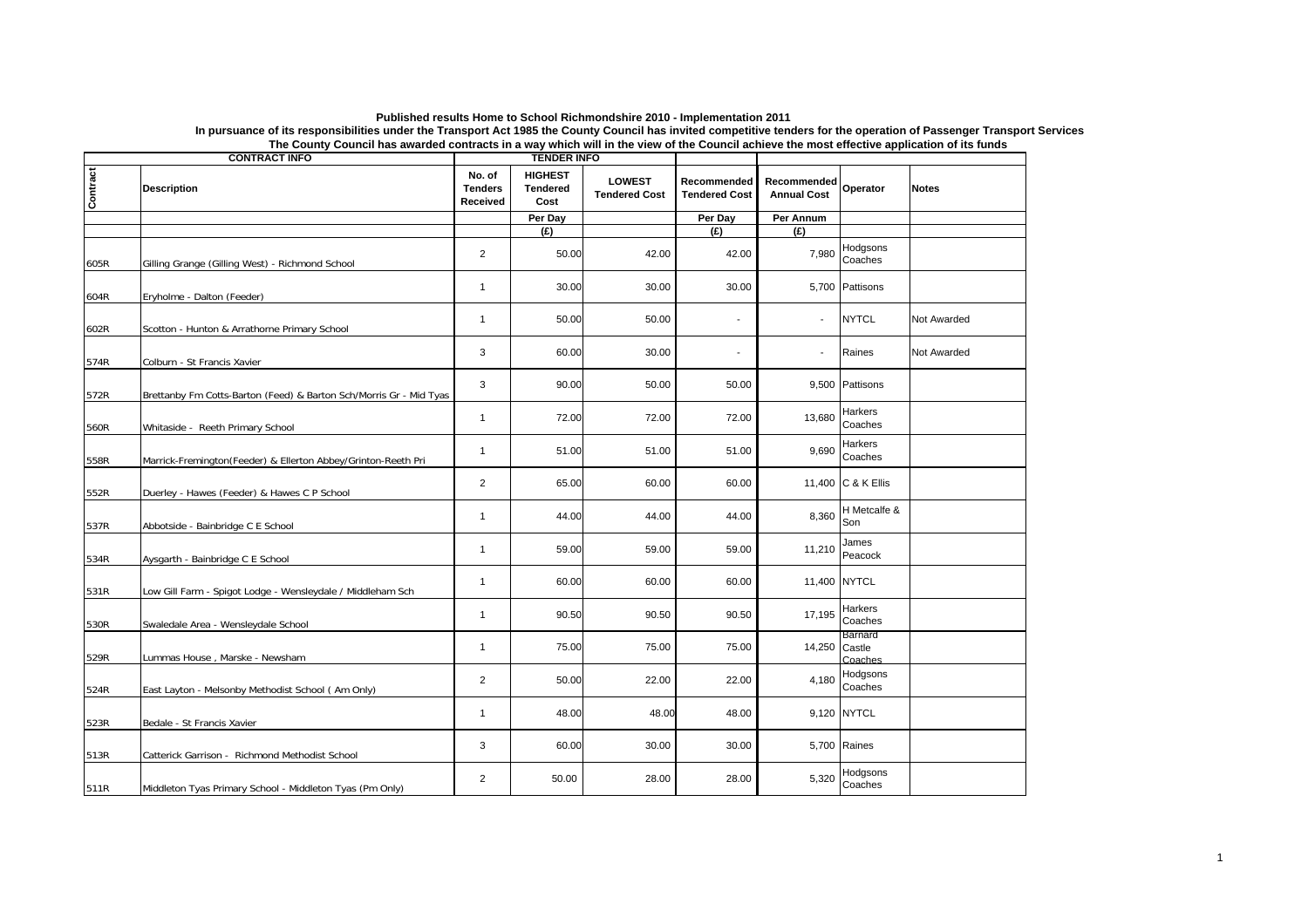| Published results Home to School Richmondshire 2010 - Implementation 2011                                                                                              |
|------------------------------------------------------------------------------------------------------------------------------------------------------------------------|
| In pursuance of its responsibilities under the Transport Act 1985 the County Council has invited competitive tenders for the operation of Passenger Transport Services |
| The County Council has awarded contracts in a way which will in the view of the Council achieve the most effective application of its funds                            |

| The County Council has awarded contracts in a way which will in the view of the Council achieve the most effective application of its funds<br><b>CONTRACT INFO</b><br><b>TENDER INFO</b> |                                                                             |                                      |                                           |                                       |                                     |                                   |                     |                                |
|-------------------------------------------------------------------------------------------------------------------------------------------------------------------------------------------|-----------------------------------------------------------------------------|--------------------------------------|-------------------------------------------|---------------------------------------|-------------------------------------|-----------------------------------|---------------------|--------------------------------|
| Contract                                                                                                                                                                                  | <b>Description</b>                                                          | No. of<br><b>Tenders</b><br>Received | <b>HIGHEST</b><br><b>Tendered</b><br>Cost | <b>LOWEST</b><br><b>Tendered Cost</b> | Recommended<br><b>Tendered Cost</b> | Recommended<br><b>Annual Cost</b> | Operator            | <b>Notes</b>                   |
|                                                                                                                                                                                           |                                                                             |                                      | Per Day                                   |                                       | Per Day                             | Per Annum                         |                     |                                |
|                                                                                                                                                                                           |                                                                             |                                      | (E)                                       |                                       | f(x)                                | (E)                               |                     |                                |
| 509R                                                                                                                                                                                      | Cleasby / Manfield - Barton School                                          | 3                                    | 56.00                                     | 44.00                                 | 44.00                               |                                   | 8,360 Pattisons     |                                |
| 504R                                                                                                                                                                                      | Easby - Roseberry Primary School                                            | $\overline{2}$                       | 74.50                                     | 39.00                                 | 39.00                               |                                   | 7,410 Carlton Cars  |                                |
| 503R                                                                                                                                                                                      | Hawnby - Chopgate Primary School                                            | $\overline{2}$                       | 79.00                                     | 71.20                                 | 71.20                               |                                   | 13,528 Ayton Taxis  |                                |
|                                                                                                                                                                                           | 500R/499R Chopgate Area Feeder & Bloomflat Farm - Chopgate C E School       | $\overline{2}$                       | 89.00                                     | 85.18                                 | 89.00                               |                                   | 16,910 Carlton Cars | Lowest tender non<br>compliant |
| 498R                                                                                                                                                                                      | Baysdale Abbey - Kildale (Feeder)                                           | 0                                    |                                           |                                       | $\overline{\phantom{a}}$            |                                   |                     | Seek written quotes            |
|                                                                                                                                                                                           | 492R/491R Scugdale - Swainby (Feeder) & Scugdale - Whorlton Primary School  | $\mathbf{1}$                         | 69.00                                     | 69.00                                 | 69.00                               |                                   | 13,110 Carlton Cars |                                |
| RIST <sub>2</sub>                                                                                                                                                                         | Richmond School Inter - Site Travel (Staff)                                 | 5                                    | 80.00                                     | 23.50                                 | $\blacksquare$                      |                                   |                     | Not Awarded                    |
|                                                                                                                                                                                           | 520R/521R Cotterdale - Moorcock Inn (Feeder) & Lunds/Hardraw - Hawes C P Sc | $\overline{2}$                       | 100.00                                    | 75.00                                 | 75.00                               | 14,250 Raines                     |                     |                                |
| 581R                                                                                                                                                                                      | New Row, Kildale - Ingleby Greenhow Primary School                          | 0                                    |                                           | $\blacksquare$                        | $\blacksquare$                      | $\overline{\phantom{a}}$          |                     | NO TENDERS Seek written quotes |
| 583R                                                                                                                                                                                      | Low Easby - Ingleby Greenhow Primary & Stokesley School                     | $\mathbf{1}$                         | 39.00                                     | 39.00                                 | 39.00                               |                                   | 7,410 Carlton Cars  |                                |
| 595R                                                                                                                                                                                      | Carlton Grove - Hutton Rudby (Feeder) & Hutton Rudby Prim                   | $\mathbf{1}$                         | 59.00                                     | 59.00                                 | $\overline{\phantom{a}}$            |                                   |                     | Not Awarded                    |
| REE/GUN                                                                                                                                                                                   | Reeth CP - Gunnerside CE                                                    | $\overline{2}$                       | 220.00                                    | 86.50                                 | 128.50                              | 24,415                            | Harkers<br>Coaches  | Combination                    |
| <b>GUN/REE</b>                                                                                                                                                                            | Gunnerside CE to Reeth CP                                                   | $\overline{2}$                       | 140.00                                    | 46.00                                 |                                     |                                   | Harkers<br>Coaches  | Combination                    |
| RIST <sub>1</sub>                                                                                                                                                                         | Richmond School Inter - Site Travel                                         | $\overline{c}$                       | 121.50                                    | 25.00                                 | $\blacksquare$                      |                                   |                     | Not Awarded                    |
| 553R                                                                                                                                                                                      | Snaizeholme - Haws (feeder) & Hawes CP School                               | 3                                    | 120.00                                    | 60.00                                 | 60.00                               | 11,400 Raines                     |                     |                                |
|                                                                                                                                                                                           | 550R/549R Simonstone - Hardraw (Feeder) & Simonstone - Hawes C P School     | 4                                    | 105.00                                    | 54.00                                 | 54.00                               | 10,260 HDCT                       |                     |                                |
| 495R                                                                                                                                                                                      | Uckerby - Scorton (feeder) & Kiplin - Bolton on Swale CE School             | 0                                    |                                           |                                       |                                     |                                   |                     | Seek written quotes            |